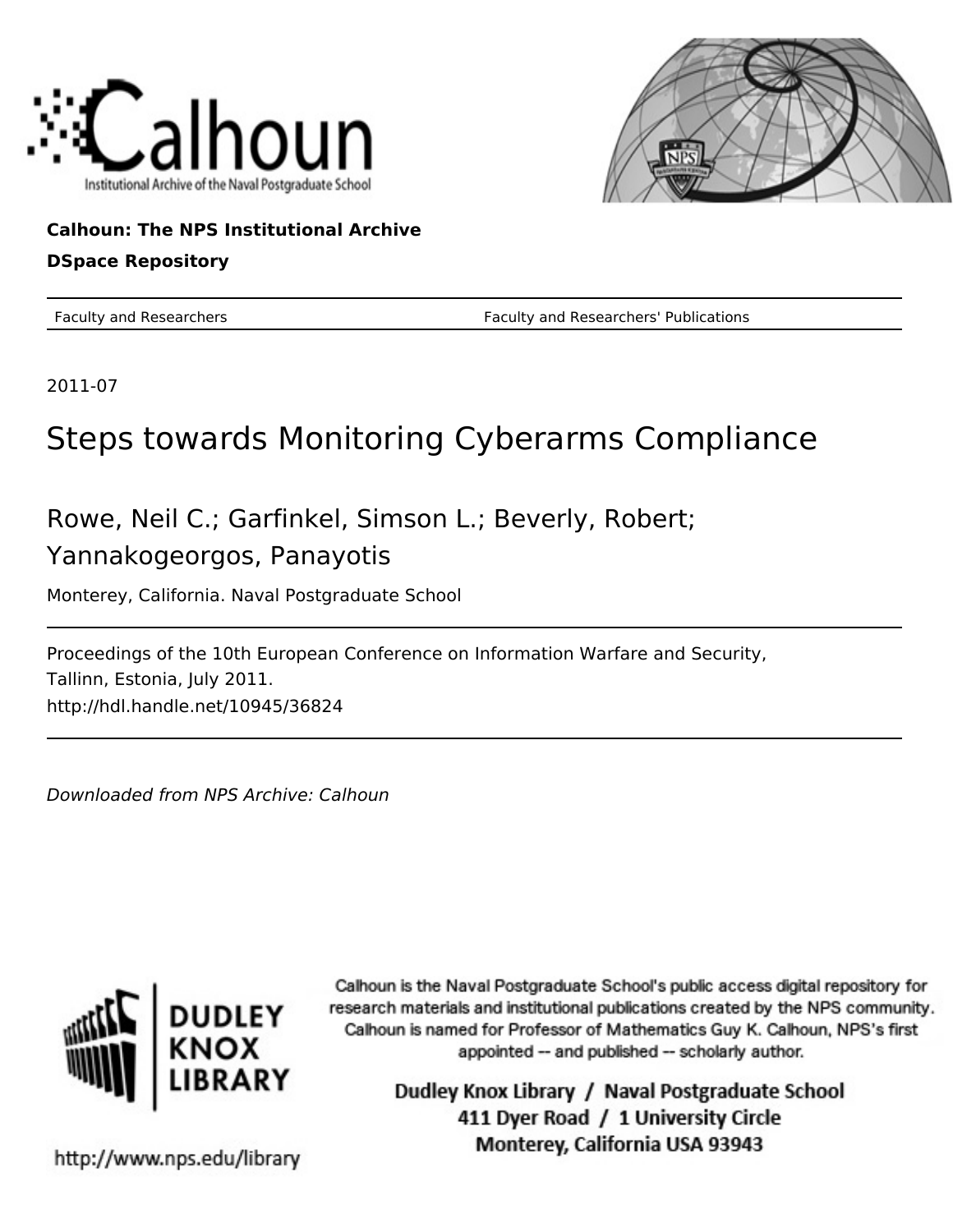## **Steps towards Monitoring Cyberarms Compliance**

Neil C. Rowe<sup>1</sup>, Simson L. Garfinkel<sup>1</sup>, Robert Beverly<sup>1</sup>, and Panayotis Yannakogeorgos<sup>2</sup> 1U.S. Naval Postgraduate School, Monterey, California, USA 2Air Force Research Institute, Maxwell AFB, Alabama, USA ncrowe at nps dot edu slgarfin at nps dot edu rbeverly at nps dot edu yannakog1 at gmail dot com

## **Abstract**

Cyberweapons are difficult weapons to control and police. Nonetheless, technology is becoming available that can help. We propose here the underlying technology necessary to support cyberarms agreements. Cyberweapons usage can be distinguished from other malicious Internet traffic in that they are aimed precisely at targets which we can often predict in advance and can monitor. Unlike cybercriminals, cyberweapons use will have political goals, and thus attackers will likely not try hard to conceal themselves. Furthermore, cyberweapons are temperamental weapons that depend on flaws in software, and flaws can get fixed. This means that cyberweapons testing will be seen before a serious attack. As well, we may be able to find evidence of cyberweapons on computers seized during or after hostilities since cyberweapons have important differences from other software and are difficult to conceal on their development platforms. Recent advances in quick methods for assessing the contents of a disk drive can be used to rule out irrelevant data quickly. We also discuss methods for making cyberweapons more responsible by attribution and reversibility, and we discuss the kinds of international agreements we need to control them.

**Keywords**: cyberweapons, cyberattacks, agreements, monitoring, forensics, reversibility

*This paper appeared in the Proceedings of the 10th European Conference on Information Warfare and Security, Tallinn, Estonia, July 2011.*

## **1 Introduction**

Cyberweapons are software that can be used to achieve military objectives by disabling computer systems, networks, or key functions of them. They can be malicious software installed secretly through concealed downloads or deliberate plants by human agents, or they can be attempts to overload online services. Cyberweapons are a growing component in military arsenals (Libicki 2007). Increasingly countries are instituting "cyberattack corps" with capabilities to launch attacks in cyberspace on other countries as an instrument of war, either alone or combined with attacks by conventional military forces (Clarke and Knake 2010). Cyberattacks seem appealing to many military commanders in comparison to conventional arms. They seem to require fewer resources to mount since their delivery can be accomplished in small payloads such as malicious devices or packets. They also seem "cleaner" than conventional weapons in that their damage is primarily to data and data can be repaired, although they are they are difficult to control and often perform actions close to perfidy, outlawed by the laws of war (Rowe 2010 JTE). Cyberweapons can be developed with modest technological infrastructure, even by underdeveloped countries (Gady 2010) taking advantages of international resources. So there is a particular threat of cyberattacks from "rogue states" such as North Korea and terrorist groups that hold extreme points of view.

Many of the information-security tools we use to control threats and vulnerabilities with the common criminal cyberattacks (Brenner 2010) will aid against the cyberweapon threat. Good software engineering practices, access controls, and system and network monitoring all help. But they are insufficient to stop cyberattacks today because of the increasing numbers of cyberattacks and the inherent weaknesses of these countermeasures. State-sponsored cyberattacks will be even harder to stop because they can exploit significant resources and could be more sophisticated than the attacks common today. They will likely employ a variety of methods simultaneously to have a high probability of success, and they can be tested thoroughly under a range of circumstances. Most current defensive measures will probably be useless against them.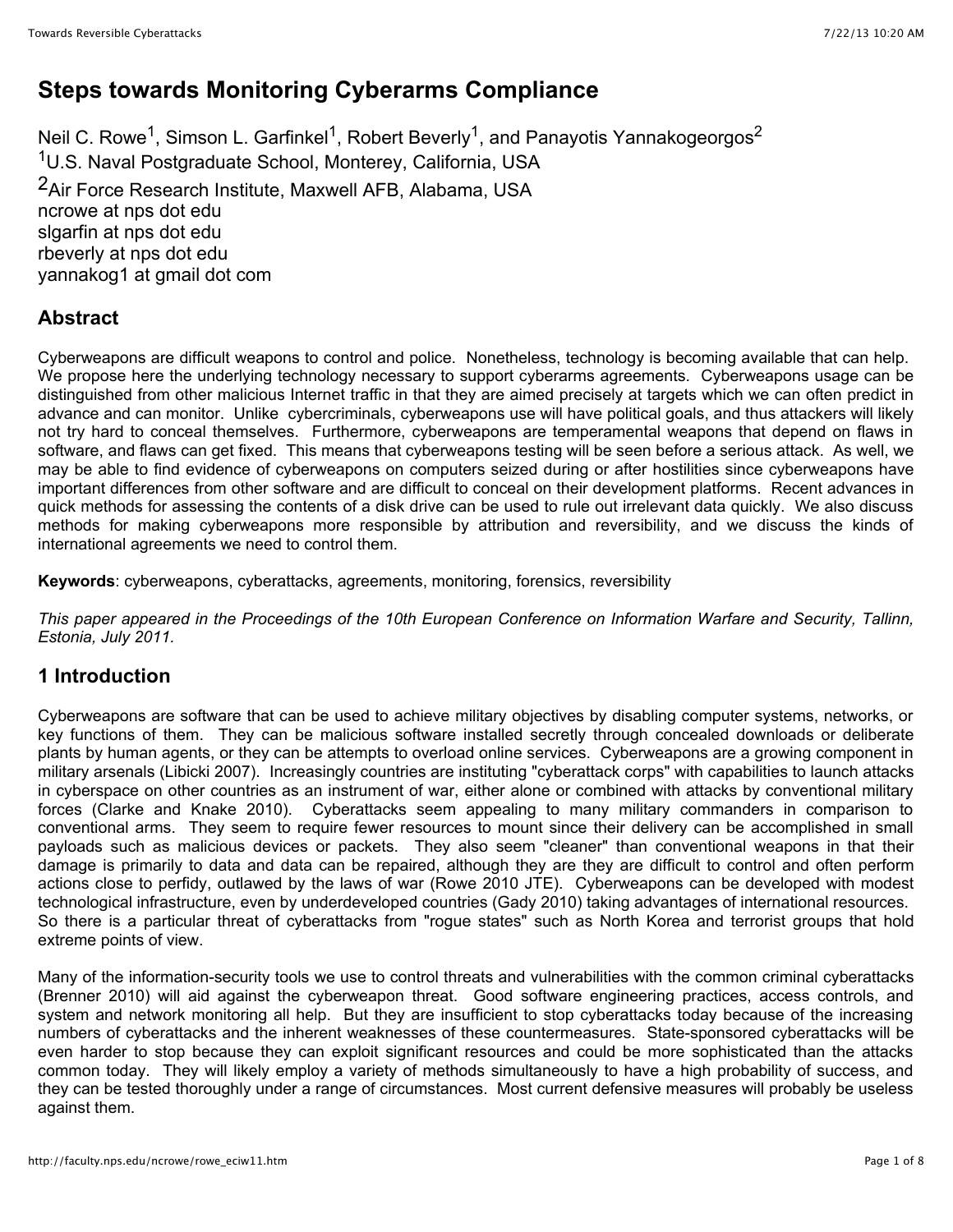## **2 Approach**

What can be done against such threats? We believe that countries must negotiate international agreements similar to those for nuclear, chemical, and biological weapons. Such agreements (treaties, conventions, protocols, and memoranda of understanding) (Croft 1996) can dictate the ways in which cyberweapons can be used, as for instance stipulating that countries agree to use cyberweapons only in defense to a cyberattack or in a serious crisis. Agreements can require action against hacker groups within a country as part of that country's internal policing so that a nation cannot shift blame for cyberattacks and cyberweapons onto them. Very little has been done in proposing such agreements to date. It is time to plan out what such agreements will entail and how they should be enforced. The EastWest Institute in the U.S. recently proposed a cyberwar "Geneva Convention" (Rooney 2011).

(Johnson 2002) was skeptical in 2002 of the ability to implement cyberarms control, citing the difficulty of monitoring compliance. But the evolution of attacks since 2002 undermines many of his arguments. Cyberweapons are no longer a "cottage industry" but require significant infrastructure for finding exploits, finding targets, gaining access, managing the attacks, and concealing the attacks, and this infrastructure leaves traces. This is because target software, systems, and networks are becoming increasingly hardened and complex, and attacking them is becoming harder; and also because vulnerabilities are being found and fixed faster than ever. Also, digital forensics has advanced significantly since 2002, making it possible to determine all kinds of things from analysis of disk drives. Some technologies central for criminal cyberattacks today like code obfuscation have little legitimate use and are good indicators of cyberattack development, and we expect that the technologies used by cyberweapons will be similar.

Thus we think international agreements on cyberweapons are worth the effort even though finding cyberweapons and observing their use is hard. The situation is similar to that with chemical weapons for which there are, for example, many methods for making mustard gas that can use common chemicals with legitimate uses. Although proving that a facility is used for chemical or biological weapons production is difficult, the type of equipment at a facility can give a good probability that it has been used to manufacture such weapons, as U.N. inspectors realized in Iraq in the 1990s when they discovered evidence of airlocks in alleged food-production facilities. International conventions banning chemical and biological weapons having been effective despite the difficulties of verifying production and stockpiling of such weapons (Price 1997). We think that similar examinations, and therefore conventions, should be possible in the cyberdomain. Even if developers of cyberweapons delete or hide evidence on their disks, there are many ways to retrieve it (Garfinkel 2006). We should start researching now how to perform effective cyberinspections.

We realize that policy is too often driven by crises, so it may take a serious cyberattack to interest a country in negotiating cyberarms limitations. Such a cyberattack is technically feasible (Clarke and Knake 2010) and could happen at any time. We need to be ready with proposals if it happens. In the meantime, progress can be made by the United Nations in negotiating broad cyberarms agreements. Such agreements could be helpful when rogue countries such as North Korea and terrorist organizations threaten the development of cyberwarfare capabilities and broad international cooperation is possible.

Two recent cases provide motivation. One is the cyberattacks on Georgia in August 2008 discussed in (Rowe 2010 ECIW). These were denial-of-service attacks against predominantly Georgian government Web sites. They were effective but there was collateral damage from the imprecision of the attack. Evidence suggests that private interests in Russia were responsible for the attacks (USCCU 2009). The other case is the "Stuxnet" worm and corresponding exploits targeting SCADA systems (Markoff 2010). These used traditional malware methods for modifying programs. Since Stuxnet targeted industrial systems with no associated financial incentive, it was clearly developed by an informationwarfare group of a nation-state. It appears that Stuxnet was discovered because it spread well beyond its intended target. Nevertheless, in November 2010 it was reported that Stuxnet may have been successful in destroying multiple uranium processing centrifuges that are part of the Iranian nuclear effort.

## **3 Details**

To achieve international agreements on cyberweapons, we see four issues: (1) locating them on computers; (2) noticing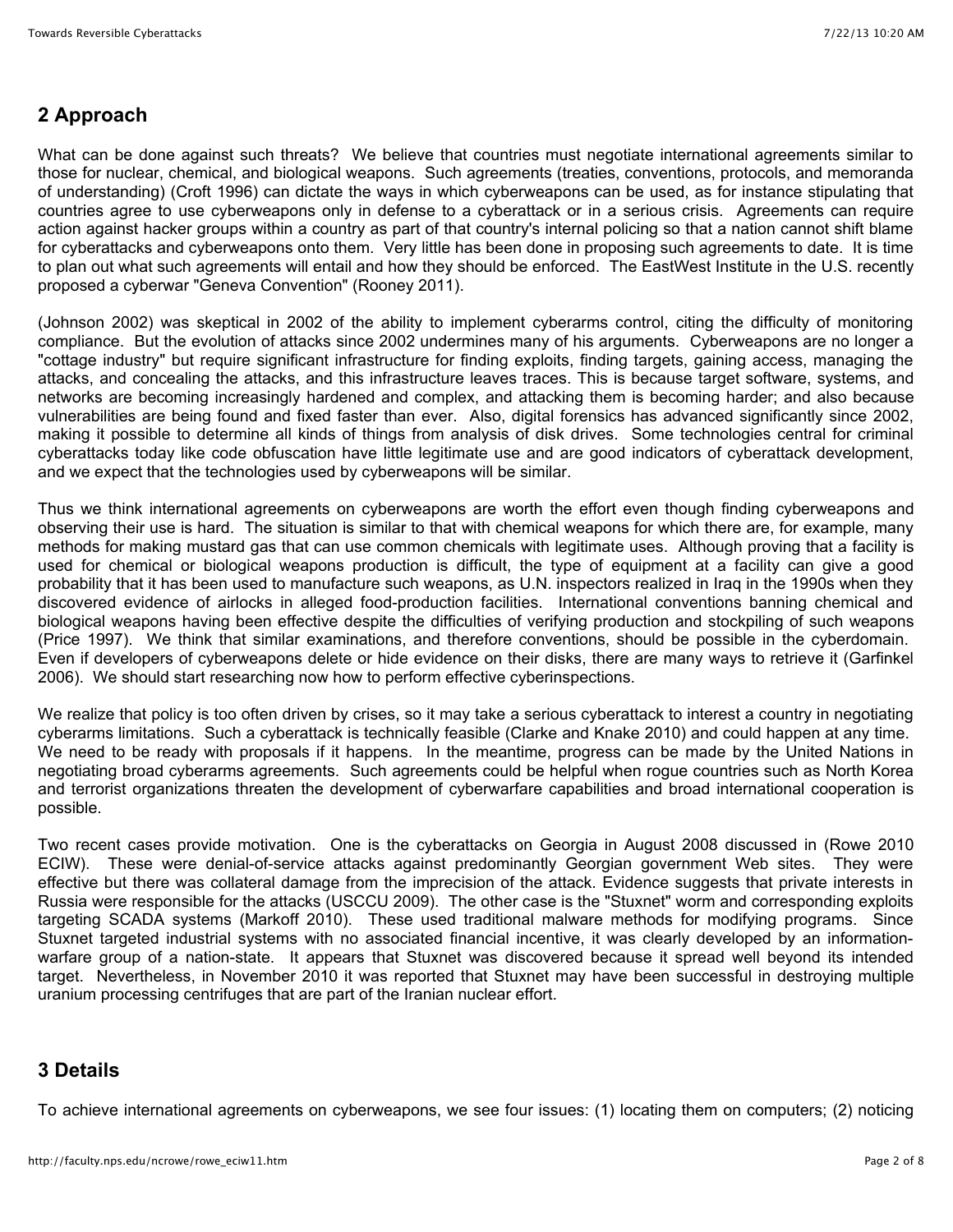their use; (3) encouraging the more responsible kinds of cyberweapons; and (4) choosing appropriate types of agreements.

#### 3.1 Analysis of drives to find cyberweapons

The U.S. analyzed a number of captured computers and devices in its recent military operations in Iraq and Afghanistan. This was useful in identifying insurgent networks and their interconnections. Similarly, we believe that a good deal can be learned about a country's cyberweapons from the computers used to develop or deploy them. As part of a negotiated settlement of a conflict, a country may agree to forego cyberweapons, and may agree to submit to periodic inspections to confirm this (United Nations 1991).

Detection of cyberweapons might seem difficult. But there are precedents in the detection of nuclear, chemical, and biological weapons (O'Neill 2010). Cyberweapons development generally requires unusual computer usage in secret facilities since most cyberweapons require secrecy to be effective, which rules out most software development facilities. Clues to cyberweapons can also be found inside computers. Certain types of software technology such as code obfuscation and spamming aids are good clues to malicious intent. Code for known attacks (for providing reuse opportunities) and stolen proprietary code such as Windows source code (for testing attacks) are other good clues. Technologies such systematic code testers, "fuzzing" utilities, and code for remote control of other computers provide supporting evidence of cyberweapons development though they have some legitimate uses. Data alone can be a clue, such as detailed reconnaissance information on adversary computer networks. Diversity of software techniques is a clue to cyberweapons development because the unreliability of cyberweapons requires use of multiple methods as backup. Once suspected cyberweapons are found, they can be studied systematically to confirm their nature using malware analysis (Malin, Casey, and Aquilina 2008).

A cyberweapon inspection regime would have to be performed on-site and with automated tools, as a party to a cybermonitoring regime would not allow a potential adversary to remove materials from a secret facility. Cyberweapon monitors would likely be required to use bootable CD-ROMs that would contain programs to analyze the contents of a computer system and look for evidence of cyberweapon development. Inspection would require a scheme for management of the necessary passwords and keys for the systems inspected, which could be aided by key escrow methods. Inspection regimes should also require "write-blockers" to assure that the monitors did not themselves plant cyberweapons on the systems being monitored. Other useful ideas from monitoring of nuclear capabilities (O'Neill 2010) include agreed inspector entry into the inspected country within a time limit, allowed banning of certain inspectors, designation of off-limits areas, and limits on what kind of evidence can be collected.

A good prototype of what can be done in analysis of drives is our work on the Real Data Corpus, our collection of drive images (mostly disks) collected from around the world. Currently this collection includes more than 2000 disk images. Recent work has characterized disks and drives as a whole, including understanding of the type of user and the type of usages (Rowe and Garfinkel 2010). Clusters of files that have no counterpart in others in a corpus are particularly interesting, and can be the focus of more detailed forensic analysis. For faster assessment, random sampling of fragments taken from the middle of a file can accurately identify different types of data (Garfinkel et al. 2010). Tools for detecting deception markers are also useful since illegal cyberweapons development would need to be concealed. Deception could be in the form of deleted, renamed, or encrypted files, and could be enhanced by other techniques such as changing the system clock or manipulating a log file.

#### 3.2 Network monitoring for cyberweapons

There are many tools to discriminate legitimate from abusive network traffic. Such inferential intrusion detection has limitations due to the difficulty of defining malicious traffic in a sufficiently general way without incurring a large number of false positives (Trost, 2010). But the attack landscape is different for politically and economically motivated statesponsored cyberattacks:

- 1. *Targets*: State-sponsored attacks will be targeted to particular regions and political agendas, in contrast to most criminals, who target victims indiscriminately.
- 2. *Sophistication*: Cyberarms will be the product of well-funded nations with significant resources. Thus they will use new and sophisticated techniques rather than the common simpleminded attacks we see on the Internet. That may mean their initial stages may be hard to detect. However, as with all weapons, they must eventually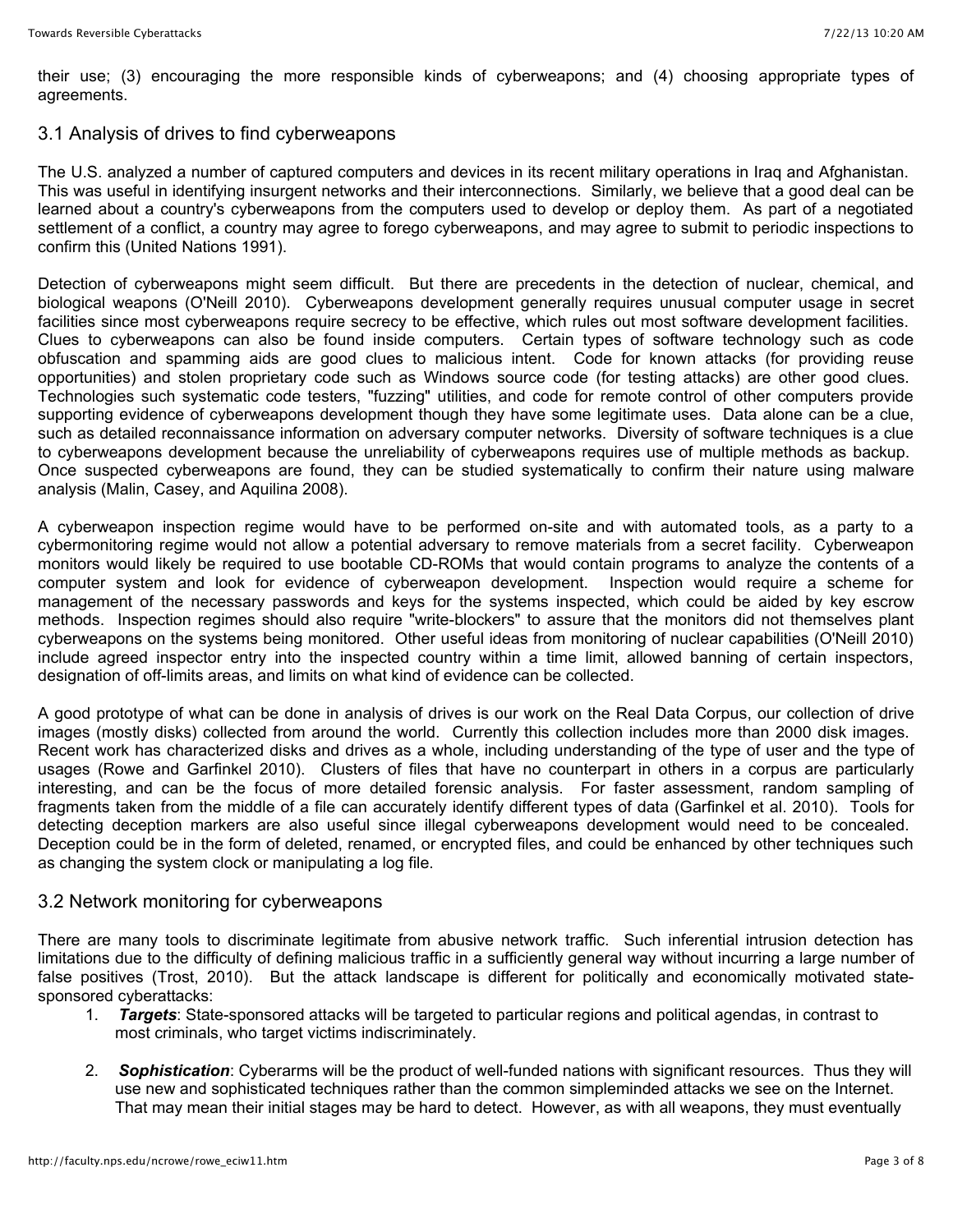produce a significant effect, and at that point their use will be obvious.

3. *Attribution*: As with conventional warfare, the warring parties will likely follow specified (nondigital) protocols. Protocols will likely dictate that combatants reveal who they are at least in general terms.

These features mean that there will be clues to cyberweapons use in the nature of the targets, the sophistication and effectiveness of the attack, and the ability to attribute them. We can use conventional network monitoring to detect significant attacks; for instance, the denial of service in the Georgia attacks was easy to recognize. This does require a sufficiently broad deployment of network-traffic vantage points, secured both physically and virtually from tampering. One approach to deploying them is to have the vantage points be entirely passive and communicate over separate infrastructure via encrypted and authenticated channels. Centralization is an issue in the monitoring; the United Nations would probably want a centralized approach if they are to monitor. Ideally, a vantage point should exist at the ingress to each important network of a country, capable of full-rate traffic processing. If this is difficult, random sampling of traffic can be done. The monitoring infrastructure could be realized via government mandate or as part of efforts to enable wiretap compliance.

Whereas the targeting of a criminal attack is often widespread and indiscriminate to obtain maximum victimization rates and profit to the criminal (although there are exceptions for some sophisticated financial scams), cyberweapons are likely to be much more focused. A cyberweapon might attack a particular country, a type of service (e.g. electrical grid or water systems), or systems used by a certain political, ethnic or religious persuasion. Both the Georgia and Stuxnet attacks employed moderately focused targeting (insufficiently focused according to critics). However, potential vulnerabilities and attack vectors will not correlate much with targets and there must be significant testing. This complicates the job of the attacker and requires additional tools beyond those used in purely criminal endeavors. We can use this difference to our advantage in detecting cyberweapons development. Cyberweapons by their nature are complex pieces of software that include components for penetrating remote systems, controlling the remote systems, and propagating to other systems. Understanding the behavior of a cyberweapon in isolation, or in simulated environments is difficult – the more secret the testing, the less like the real world it will be, and the less accurate it will be at predicting real-world performance. We can see this demonstrated in the poor initial performance of complex new conventional weapons systems such as aircraft. We expect that countries wishing to employ cyberweapons will first unobtrusively try them against real targets to understand their real-world efficacy. An example is the attacks on Estonia in 2007 prior to the attacks on Georgia in 2008. The breadth of the initial testing provides a clue to forthcoming cyberweapons use.

Thus, detecting pre-hostility events at the network level is possible. It can be aided by metrics for detecting national or political bias in the targets of malicious network traffic. Standard statistical techniques can suggest that the victims represent a particular political perspective or country's interest more than a random sample would (Rowe and Goh 2007). For instance, a significance test on a linear metric encoding political or social agendas can provide a first approximation, while the Kullback-Leibler divergence can characterize the extent of difference between expected and observed traffic distributions. How do we identify the political or social agenda to search for? This requires help from experts on international relations. Nations have longstanding grievances with other nations, and particular issues are more sensitive in some nations than others. We can enumerate many of them and identify associated Internet sites.

We expect other properties of the observable network traffic to provide precursors to attack. Feature selection methods in finding discriminating network traffic features (Beverly and Sollins 2008) provide a start. Network-flow data may be sufficient for early warnings (Munz and Carle 2007). It will work well in tracking and analyzing attacks supported by hacker groups, such as the Chinese hacker groups (Hvinstendahl 2010) that are harnessed to attack Western organizations at times of political or social grievances against them. We also can look for particular sequences of events indicative of a systematic attack, say a broadcast of many footprinting packets followed by more specific footprinting, something not seen much in criminal cyberattacks.

An additional tool useful in detecting cyberweapons development is a decoy, a site deliberately designed to encourage attacks. A decoy can be designed to be more useful than a normal site by narrowing its content to just that necessary to invoke a response. A decoy can also be equipped with more detailed monitoring of its usage that would not be possible for most sites, and should use honeypot technology to implement attack resilience and intelligence-gathering capabilities that are not easily disabled. Decoys do not generally raise ethical concerns because they are passive, but guidelines should be followed in their use (Rowe 2010 JTE) since decoys are used by phishers.

Data fusion on World Wide Web usage can complement our network monitoring. If a country's government shows a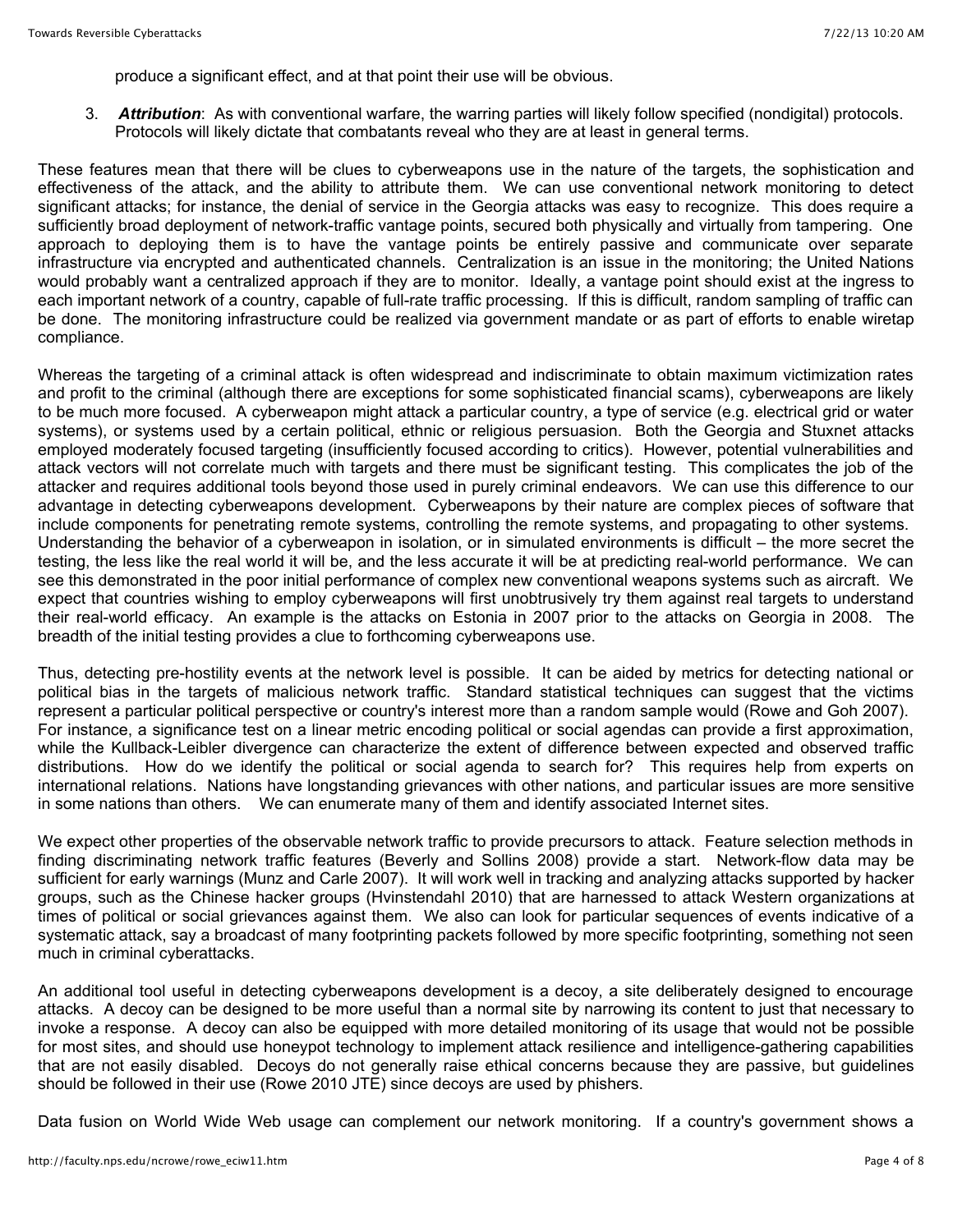sudden increase in visits to hacker Web sites, it may suggest cyberweapons development.

#### 3.3 Encouraging more-responsible cyberattacks

International agreements can stipulate the manner in which cyberwarfare can be conducted. Two important aspects of this are attribution and reversibility of attacks. For attribution, a responsible country will find it in their interests to make their attacks clear in origin to better enable desired political and social effects of an attack, which are often more important than the actual military value. The ability to trace the Georgia cyberattacks back to Russia without too much trouble suggests such an political effect was intended. Contrarily, it could be useful to a country to be able to prove it was not the source of a cyberattack for which it is being blamed. Attribution can be done by digital signatures attached to attack code or data that identify who is responsible for an attack and why. They could be concealed steganographically (Wayner 2002) to avoid providing a clue to the victim that they are being attacked. For attacks without code like denial of service, a signature can be encoded in the low-order bits of the times of the attacks.

Nations should also be encouraged to use attack methods that are more easily repairable, following the same logic behind the design of easily removable landmines. (Rowe 2010 ECIW) proposed four techniques that can be used to make cyberattacks that are easier to reverse by the attacker than by the victim even when the victim tries to restore from backup (Dorf and Johnson 2007). They are: (1) encryption of key software and data by the attacker where the victim does not have the key to decrypt it; (2) obfuscation of a victim's system by the attacker by data manipulations that are hard to understand yet algorithmic and reversible; (3) withholding by the attacker of key information that is important to the victim; and (4) deception by the attacker of the victim to make them think their systems are not operational when they actually are. In the first two cases, reversal can be achieved by software operations by the attacker; in the third case, the attacker can restore missing data; and in the fourth case, the attacker can reveal the deception.

How do we encourage attackers to use reversible attacks? There are several incentives. One would be if the attacker will eventually need to pay reparations, as the United Nations could stipulate as part of a negotiated settlement of a conflict (Torpey 2006). Even in an invasion or regime change, it is likely that the impacts of cyberweapons will need to be mitigated—indeed, the perceived possibility of mitigation will likely drive the adoption of cyberweapons. Another incentive comes from international outcry at using unethical methods and the resulting ostracism of the offending state, as with the use of biological weapons. Another incentive is if a victim is likely to respond in like kind, wherein use of a reversible attack could encourage an adversary to do the same because otherwise they would appear to be escalating the conflict (Gardam 2004). Also, nonreversible attacks could be interpreted as violating the laws of warfare in regard to unjustified force when reversible methods are easily available. Responses of the international community to analogous such violations include sanctions, boycotts, fines, and legal proceedings (Berman 2002).

#### 3.4 Support for international cooperation

Global cybersecurity is hindered by a lack of cybersecurity action plans at the national level (Ghernouti-Helie 2010). Reducing vulnerabilities and threats from cyber attack requires the policy community to support norms of behavior among states, enforceable at the national level, to secure the "cyber commons". The 2010 U.S. *Quadrennial Defense Review* advocates strengthening international partnerships to secure the cyber domain using technical, legal and organizational cooperation, and a recent U.S. GAO report (USGAO 2010) recommended that the U.S. "establish a coordinated approach for the federal government in conducting international outreach to address cybersecurity issues strategically."

Several international agreements dealing with cybercrime can serve as models for cyberarms control. The Council of Europe Convention on Cybercrime, adopted in November 2001, seeks to align domestic substantive and procedural laws for evidence gathering and prosecution, and to increase international collaboration and to improve investigative capabilities for coordinating E.U. efforts on cyber crimes. Adopted and ratified by the US in 2007, it is considered a model law for the rest of the world. The World Summit on the Information Society Declaration of Principles endorsed a global culture of cybersecurity that is promoted, developed, and implemented in cooperation with all stakeholders and international expert bodies. The International Telecommunications Union (ITU) and U.N. General Assembly have also passed several resolutions addressing the criminal misuse of information. The efforts of the ITU have culminated in the International Multilateral Partnership against Cyber Threats (IMPACT) although the United States does not currently support it. IMPACT is a Global Response Centre based in Cyberjaya, Malaysia. It was set up in 2009 to serve as the international community's main cyberthreat resource by proactively tracking and defending against cyberthreats. The center's alert and response capabilities include an Early Warning System that enables IMPACT members to identify and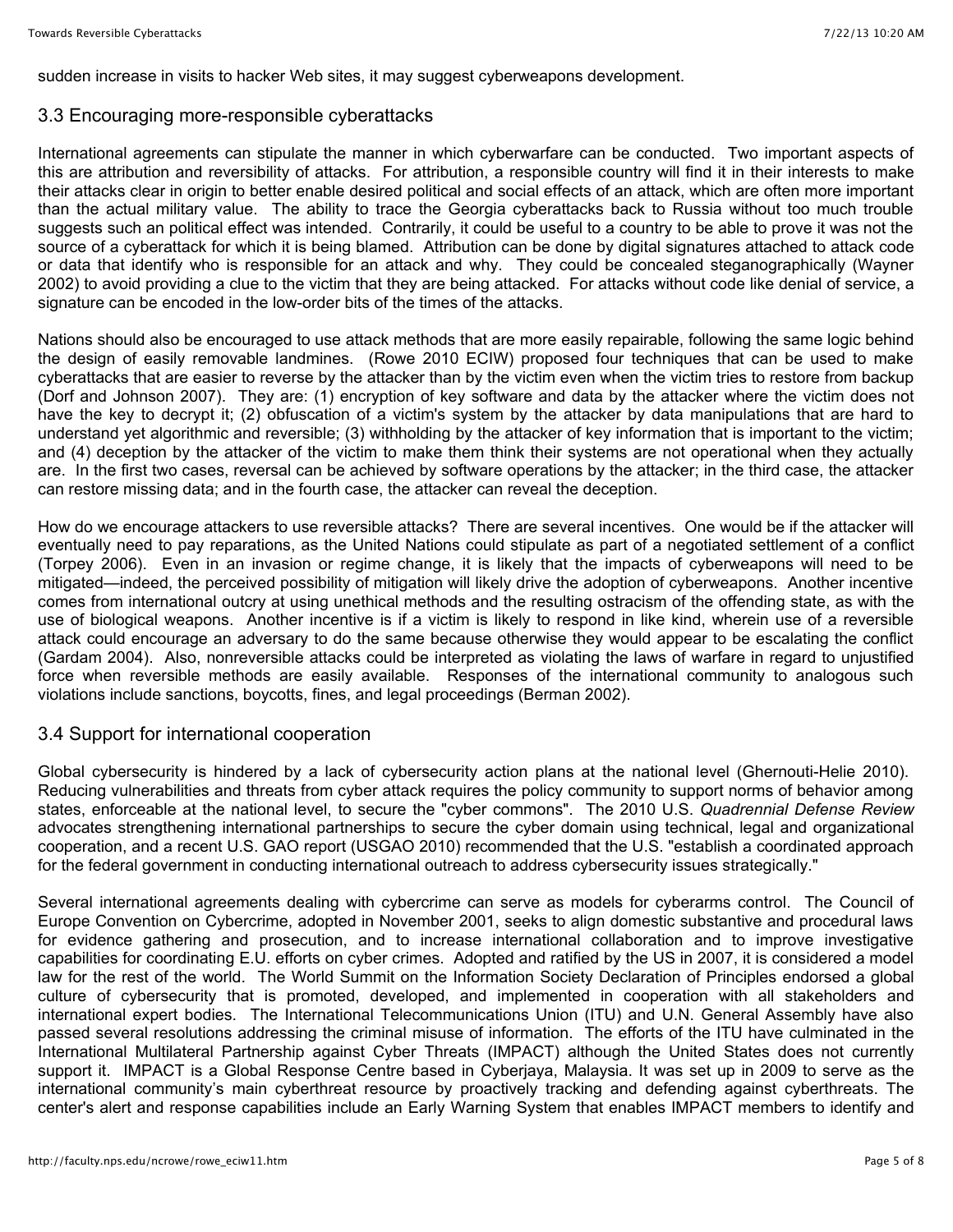head off potential and imminent attacks before they can inflict damage on national networks.

Many of the ideas mentioned here benefit from international cooperation (Yannakogeorgos 2010; Yannakogeorgos 2011). An example is sharing of data collected from monitoring of the Internet (Erbschloe 2001). Data on just source address, destination address, and packet size is not very sensitive or subject of privacy concerns, and should be useful to share even when traffic is encrypted. The European Convention on Cybercrime makes a step in that direction. So that appears to be a good initial focus for international agreements on sharing of data, and not just for cyberweapons tracking.

Other agreements could focus on mandating technology that will aid in managing a cyberweapons threat. An example would be a mandate for countries to use IPv6 instead of IPv4 to enable better attribution of events on the Internet; rogue states could be told that they cannot connect to the Internet unless they use IPv6. Other mandates could stipulate architectures in which attribution of traffic is easier such as minimum requirements on persistence of cached records. Other useful agreements could prohibit less-controllable attacks such as worms and mutating viruses, to achieve better discrimination of military from civilian targets in cyberattacks (Shulman 1999).

Criminal prosecution of a nation's hacker groups by its government could be an important stipulation of agreements. For instance, when Philippine hackers in 2000 launched a virus that attacked computers worldwide and the Philippine government was initially unhelpful, improvements under international pressure were subsequently made by it, both legally and managerially, to enable a better response in the future. Other possible agreements could follow those of traditional arms control, as for instance a commitment to use cyberweapons only in self-defense, or agreed export controls on cyberweapons technology. We do need to make legal distinctions between cybercrime, cyberconflict, cyberespionage and cyberterror as this is necessary when creating a regulatory regime for cyberweapons (Wingfield 2009). One model that could be studied is the Wassenaar Arrangement for export controls, which could be extended to information technology products.

#### **4 Conclusion**

Cyberarms agreements have been said to be impossible. But technology is changing that. We can seize and analyze drives on which cyberweapons were developed; we can detect the necessary testing of cyberweapons; we can create incentives for self-attributing and reversible cyberattacks; and we can develop and ratify new kinds of international agreements. While we cannot stop cyberweapons development, we may be able to control its more dangerous aspects much as we control chemical, biological, and nuclear weapons, and limit it to responsible states. It is time to consider seriously the possibility of cyberarms control.

### **References**

Berman P. (2002) "The Globalization of Jurisdiction," *University of Pennsylvania Law Review,* Vol. 151 No. 2, pp. 311-545.

Beverly, R., and Sollins, K. (2008) "An Internet Protocol Address Clustering Algorithm," USENIX SysML Workshop.

Brenner, S. (2010) *Cybercrime: Criminal Threats from Cyberspace*, Santa Barbara, CA, US: Praeger. Clarke, R., and Knake, R. (2010) *Cyberwar: The Next Threat to National Security and What To Do about It*, New York, US : HarperCollins.

Croft, S. (1996) *Strategies of Arms Control: A History and Typology,* Manchester, UK: Manchester University Press.

Dorf, J., and Johnson, M. (2007) "Restoration Component of Business Continuity Planning," in Tipton, H., and Krause, M. (Eds.), *Information Security Management Handbook, Sixth Edition*, Boca Raton, FL, US: CRC Press, pp. 1645-1654.

Erbschloe, R. (2001) *Information Warfare: How to Survive Cyber Attacks,* Berkeley, CA, US: Osborne/McGraw-Hill, 2001.

Gady, F.-S. (2010, March 24) "Africa's Cyber WMD," *Foreign Policy*.

Gardam, J. (2004) *Necessity, Proportionality, and the Use of Force by States,* Cambridge, UK: Cambridge University Press.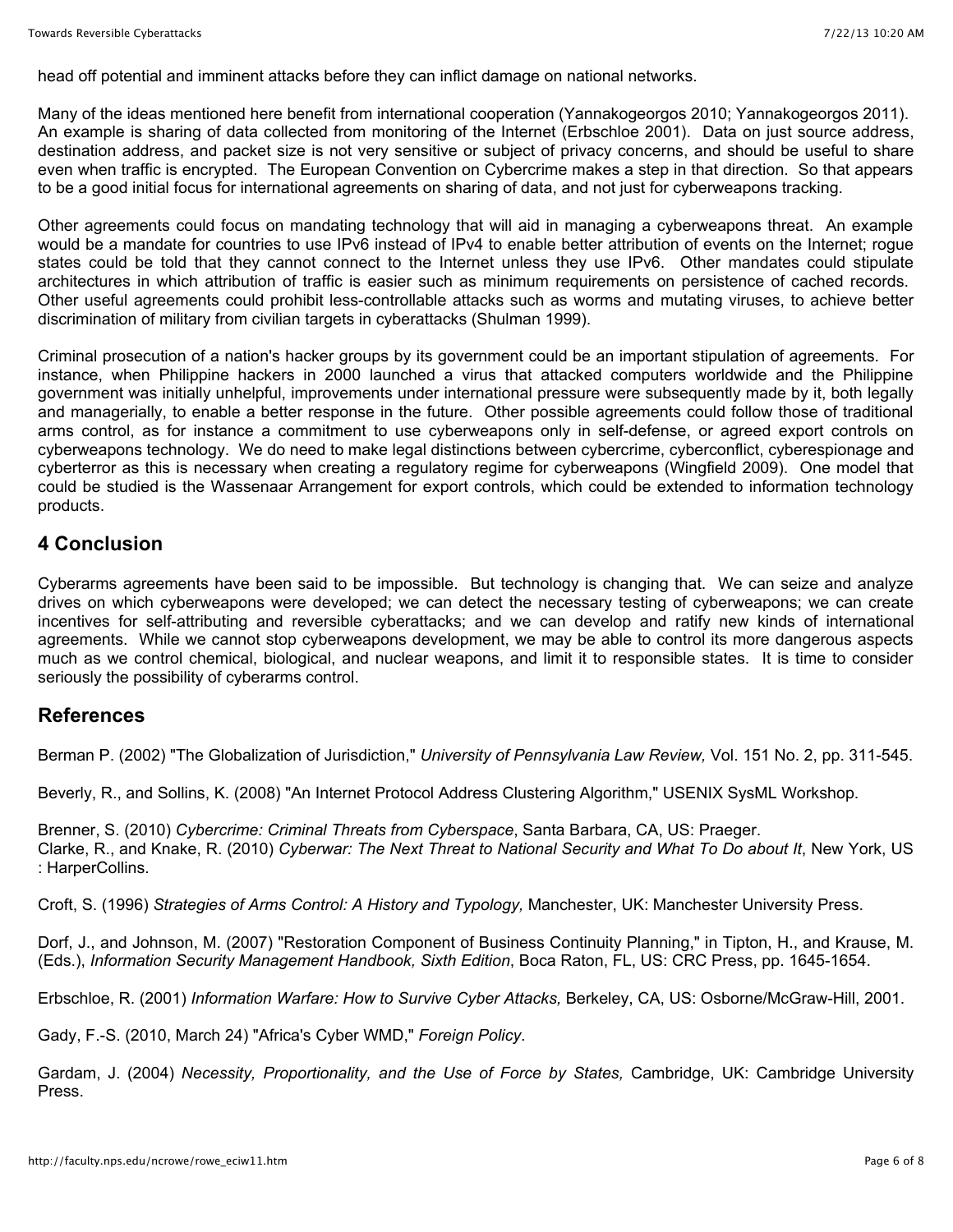Garfinkel, S. (2006, September) "Forensic Feature Extraction and Cross-Drive Analysis," *Digital Investigation*, Vol. 3, Supplement 1, pp. 71-81.

Garfinkel, S., Roussev, V., Nelson, A., and White, D. (2010) "Using Purpose-Built Functions and Block Hashes to Enable Small Block and Sub-File Forensics," DFRWS, Portland, OR.

Ghernouti-Helie, S. (2010) *A National Strategy for an Effective Cybersecurity Approach and Culture,* New York, US : IEEE Press.

Johnson, P. (2002) "Is It Time for a Treaty on Information Warfare?" in Schmitt, M., and O'Donnell, B., *Computer Network Attack and International Law (International Law Studies Volume 76)*, pp. 439-455, Newport, RI, US: Naval War College.

Hvistendahl, M. (2010, March 3) "China's Hacker Army," *Foreign Policy*.

Libicki, M.(2007) *Conquest in Cyberspace: National Security and Information Warfare,* New York, US: Cambridge University Press.

Malin, C., Casey, E., and Aquilina, J. (2008) *Malware Forensics: Investigating and Analyzing Malicious Code*, Syngress.

Markoff, J. (2010, September 26) "A Silent Attack, But Not a Subtle One," *New York Times*, p. A6.

Mel, H., and Baker, D. (2000) *Cryptography Decrypted, 5th edition,* Boston, MA, US: Addison-Wesley Professional.

Munz, G., and Carle, G. (2007, May) "Real-Time Analysis of Flow Data for Network Attack Detection," *Proc. 10th IFIP/IEEE Intl. Symposium on Integrated Network Management*, pp. 100-108.

O'Neill, P. (2010) *Verification in an Age of Insecurity: The Future of Arms Control Compliance*, New York, US: Oxford.

Price, R. (1997) *The Chemical Weapons Taboo*, Ithaca, NY, US: Cornell University Press.

Rooney, B. (2011, February 4) "Calls for Geneva Convention in Cyberspace," *Wall Street Journal*.

Rowe, N. (2010) "The Ethics of Cyberweapons in Warfare," *Journal of Technoethics*, Vol. 1, No. 1, pp. 20-31 [JTE].

Rowe, N. (2010, July) "Towards Reversible Cyberattacks," *Proc. 9th European Conference on Information Warfare and Security*, Thessaloniki , Greece [ECIW].

Rowe, N., and Garfinkel, S. (2010, May) "Global Analysis of Disk File Times," *Fifth International Workshop on Systematic Approaches to Digital Forensic Engineering*, Oakland CA.

Rowe, N., and Goh, H. (2007, June) "Thwarting Cyber-Attack Reconnaissance with Inconsistency and Deception," 8<sup>th</sup> IEEE Information Assurance Workshop, West Point, NY, pp. 151-158.

Shulman, M. (1999) "Discrimination in the Laws of Information Warfare," *Columbia Journal of Transnational Law,* Vol. 37, pp. 939-968.

Torpey J. (2006) *Making Whole What Has Been Smashed: On Reparations Politics*, Cambridge, MA, US: Harvard University Press.

Trost, R. (2010) *Practical Intrusion Analysis*, Upper Saddle River, NJ, US: Addison-Wesley.

United Nations (1991) *Final Document: Third Review Conference of the Parties to the Convention on the Prohibition of the Development, Production, and Stockpiling of Bacteriological (Biological) and Toxin Weapons and on Their Destruction*, BWC/DONF.II/23, Geneva, Switzerland.

USCCU (United States Cyber Consequences Unit) (2009, August) "Overview by the US-CCU of the Cyber Campaign